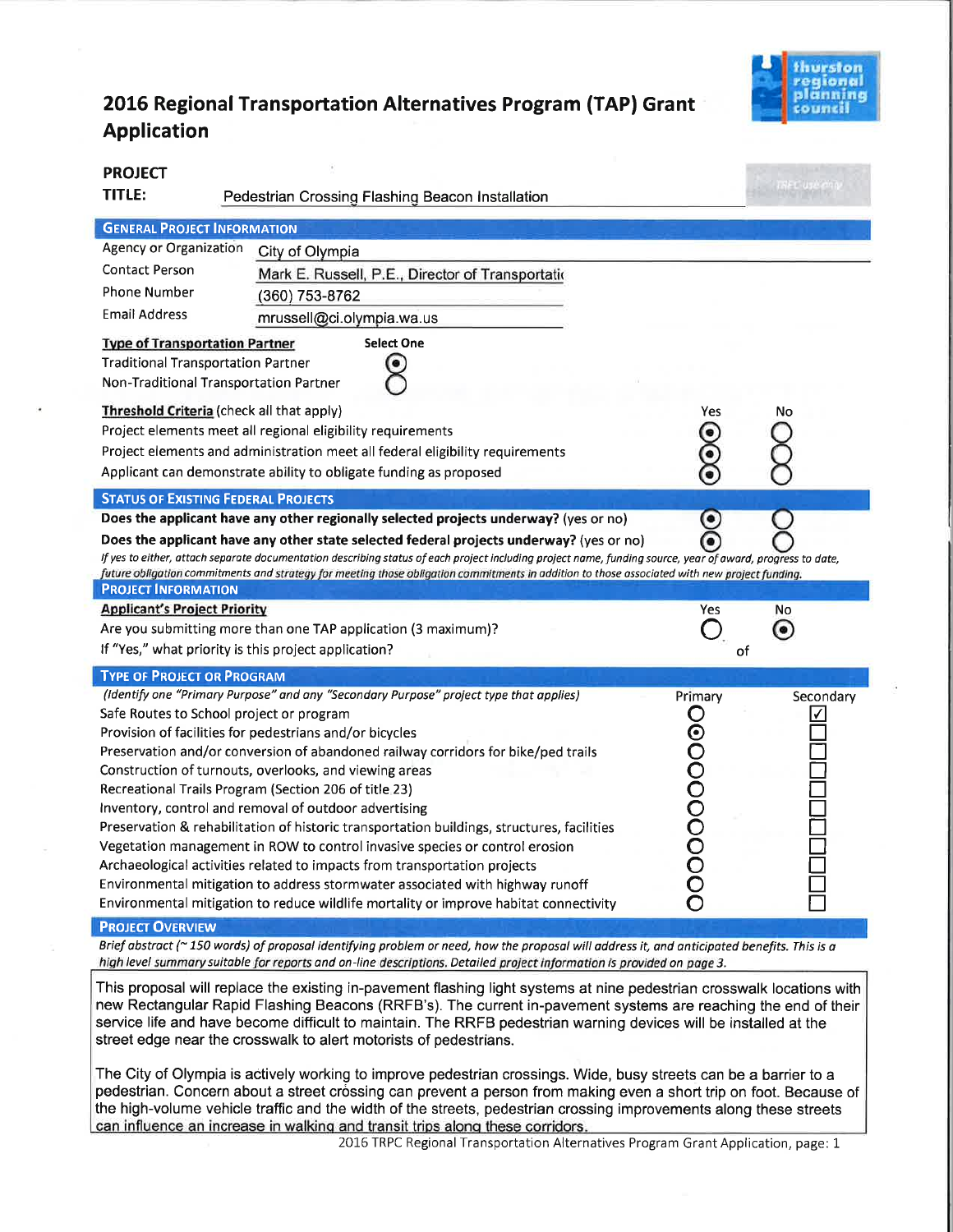|                                                                                                                                              | PROJECT LOCATION AND DETAILS - applicants may submit a map of the project or program/service area                                                                                                                                                                                                                                                                                                              |                                                                                                                                               |                                                                                                                                                |  |
|----------------------------------------------------------------------------------------------------------------------------------------------|----------------------------------------------------------------------------------------------------------------------------------------------------------------------------------------------------------------------------------------------------------------------------------------------------------------------------------------------------------------------------------------------------------------|-----------------------------------------------------------------------------------------------------------------------------------------------|------------------------------------------------------------------------------------------------------------------------------------------------|--|
| <b>Construction Projects</b>                                                                                                                 | Length/Size of Construction Project                                                                                                                                                                                                                                                                                                                                                                            | Project Location Various Locations - Nine (9) Sites<br>Type of Construction Project Replace in-pavement flashing lights at crosswalks with RF |                                                                                                                                                |  |
| <b>Programs/Services</b>                                                                                                                     | Delivery Area of Program/Service N/A<br>Duration of Program/Service N/A                                                                                                                                                                                                                                                                                                                                        |                                                                                                                                               |                                                                                                                                                |  |
| <b>PROJECT PHASING AND COSTS</b>                                                                                                             |                                                                                                                                                                                                                                                                                                                                                                                                                |                                                                                                                                               |                                                                                                                                                |  |
| Identify project phases and costs<br><b>Construction Projects</b><br>(mark the appropriate phase and<br>enter cost)                          |                                                                                                                                                                                                                                                                                                                                                                                                                | Phase<br>$\sqrt{}$<br>Preliminary Engineering/Design:<br>Right-of-Way:<br>✓<br>Construction:                                                  | Cost<br>\$40125<br>\$0<br>\$376575                                                                                                             |  |
| <b>Program or Operational Element</b><br>Costs                                                                                               |                                                                                                                                                                                                                                                                                                                                                                                                                | Program or Operations Cost:<br>Other Cost:                                                                                                    | 50<br>50<br>\$416700                                                                                                                           |  |
|                                                                                                                                              | Total Project Cost (Sum of all project phase costs identified above):                                                                                                                                                                                                                                                                                                                                          |                                                                                                                                               |                                                                                                                                                |  |
| <b>YEAR OF OBLIGATION</b><br>FFY 2017 - 2019 Project Obligation<br>obligate*<br>obligate<br><b>TAP FUNDING REQUEST AND MATCHING REVENUES</b> | Select the preferred federal fiscal year the project will<br>Select an alternate federal fiscal year the project could<br>*Applicants are expected to obligate their project on time, as stated on this application and indicated on the award letter, if the project proposal is selected.<br>Federal Funding Request and Match (non-federal share)<br>From Project Applicant* Local funding or other sources | 2018<br>2019<br>2017<br>56260                                                                                                                 | <b>CONTRACTOR</b><br>*Applicants must provide a<br>minimum of 13.5% non-federal                                                                |  |
|                                                                                                                                              | State funding<br><b>TAP Grant Request</b><br>Total Project/ Phase Revenue_\$ 416700                                                                                                                                                                                                                                                                                                                            | 50<br>\$360440                                                                                                                                | share to federal share.<br>Example<br>Total Project Cost is \$100,000<br>Minimum non-federal share:<br>\$13,500<br>Federal STP Funds: \$86,500 |  |
| <b>CERTIFICATION ACCEPTANCE</b>                                                                                                              |                                                                                                                                                                                                                                                                                                                                                                                                                |                                                                                                                                               |                                                                                                                                                |  |
| <b>CA Agency and</b><br>Representative<br><b>CA Signature and Date</b>                                                                       |                                                                                                                                                                                                                                                                                                                                                                                                                | City of Olympia, Steve Sperr P.E., Assistant City Engineer<br>10/14/16                                                                        |                                                                                                                                                |  |

#### **Project Verification and Endorsement**

This project proposal reflects established local funding priorities consistent with the Regional Transportation Plan. Costs represent accurate planning level estimates needed to accomplish the work described herein. The project described is financially feasible, and local match revenue identified above is available and will be committed to the project if it receives the requested TAP grant. If selected, the project will obligate funding in Federal Fiscal Year 2016, prior to August 1, 2016. Failure to do so will result in loss of funding for the project. I realize that the use of federal funds for this project entails administrative and project compliance requirements over which TRPC has no control, and for which this agency or organization will be responsible.

This project has the full endorsement of the governing body/leadership of this agency or organization.

Mark E. Russell, P.E., Director of Transportation

**Name and Title of Designated Representative** 

10/14/16 **Date** 

**Signature of Designated Representative** 

2016 TRPC Regional Transportation Alternatives Program Grant Application, page: 2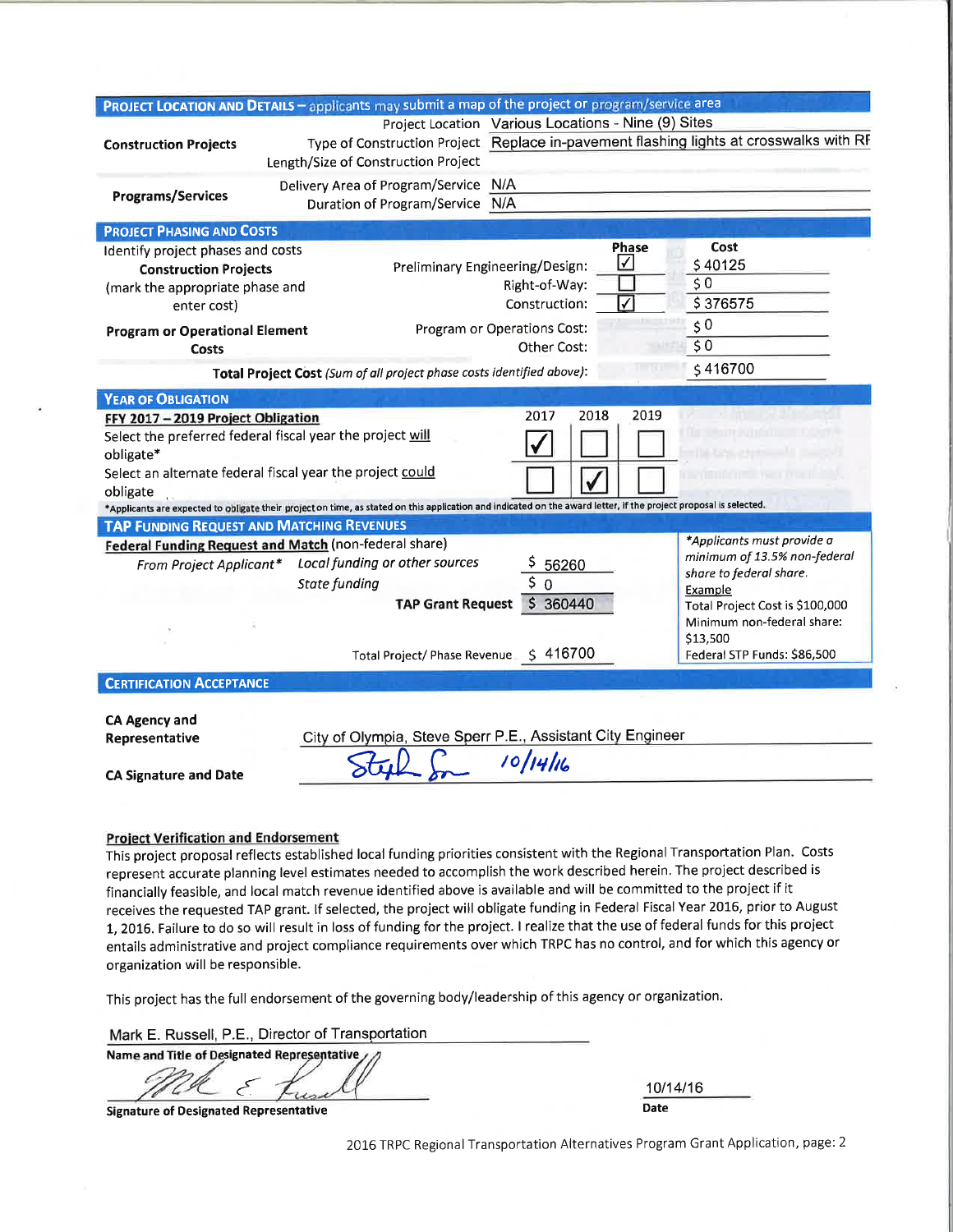#### Pedestrian Crossing Flashing Beacon lnstallation Project Title:

#### SUPPORT FOR RECOGNIZED REGIONAL INITIATIVES

Identify any ways in which the proposed project supports existing regional initiatives. Examples of such initiatives include, but are not limited to, Sustainable Thurston, Urban Corridor Communities, Walk and Roll, Healthy Kids Safe Streets, Thurston Thrives, Commute Trip Reduction.

See PROJECT DESCRIPTION & SIGNIFICANCE on page 4.

### PROJECT DESCRIPTION & SIGNIFICANCE (2 PAGES MAX, 10 POINT FONT MINIMUM)

Using the space provided on pages 3 and 4 below, please address the following in your narrative: Describe the proposed project and why it is a regional funding priority, paying particular attention to benefits the proposal will deliver. Consider all modes of travel in your description. Identify any collaboration or partnership with other entities with a vested interest in this project. Note whether this project leverages previous work, such as an implementation phase of a previous study or design phase, or whether it lays the groundwork for subsequent implementation phases. Describe any efforts that will help ensure this project can meet its obligation commitments. Indicate how this proposal supports the goals and policies of the Regional Transportation Plan, the transportation initiatives in Sustainable Thurston, or other adopted community plans and goals.

The proposed project will replace the existing in-pavement flashing light systems at nine pedestrian crosswalk locations with new Rectangular Rapid Flashing Beacons (RRFBS). Listed are the nine pedestrian crossing locations.

- 1. Capital Mall Drive at Capital Medical Center
- 2. State Avenue at Wilson Street
- 3. Capitol Way at the Tivoli Fountain
- 4. Sth Avenue at the Capitol Lake Dam
- 5. Sth Avenue at Sylvester Street
- 6. 4th Avenue at Bayview Market
- 7. 4th Avenue at Sylvester Street
- 8. Black Lake Boulevard/Division Street at 4th Avenue
- 9. Martin Way at the Chehalis Western Trail

The beacons help people walk across busy streets by alerting drivers to the pedestrian who is attempting to cross. These crossings were identified and initially improved based on requests from the public. All of these crossings are on major streets

Of the nine crossings, six are on Urban Corridors: State Avenue, 4th Avenue, Martin Way, Black Lake Boulevard and Capitol Way. These improvements will help to make these urban corridors more walkable and help people access transit, consistent with the Urban Corridors Communities objectives.

Five of the crossings, one on Martin Way at the Chehalis Western Trail and four near Heritage Park on 4th and 5th Avenues will help people walk for recreation, consistent with the goals of Thurston Thrives, and Healthy Kids Safe Streets.

All of the nine crossings are on transit routes. The beacons will help people access bus stops, which supports our community's Commute Trip Reduction efforts.

Why it is a regional funding priority/benefits it will deliver: This project will improve the safety of pedestrian crossings on several major streets in Olympia. All of these streets are transit routes and these beacons will improve pedestrian access to bus stops. Destinations along these streets include parks, stores, medical facilities, and employment sites which are regional destinations. lmproving these crossings for people who arrive at these destinations by bus will serve a regional population in addition to local walking trips.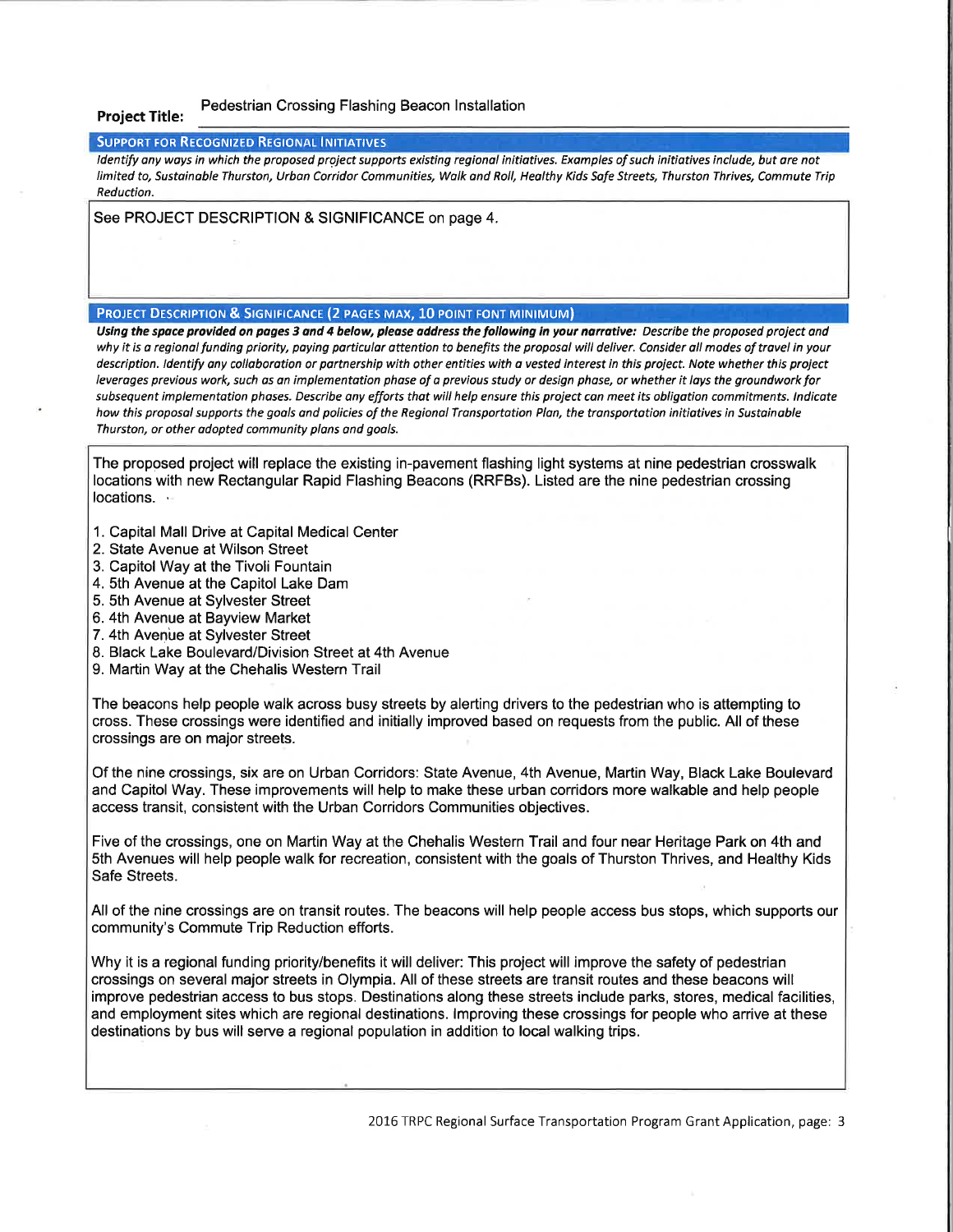## Project Title: Pedestrian Crossing Flashing Beacon lnstallation

#### **PROJECT DESCRIPTION & SIGNIFICANCE (continued)**

Does it leverage previous work or lay the groundwork for subsequent implementation phases: The beacons will replace damaged in-pavement lighting systems. Since the in-pavement systems were installed, technology has advanced, and beacon systems prove more effective in alerting drivers, more durable and less costly to maintain.

Describe efforts to ensure this project can meet its obligation commitments: Because all of the crossings have an older non-functioning in-pavement lighting system in place, electrical wiring is in place, making installation of beacons more simple. City engineering and project management resources are available to complete this project.

How does the proposal support the goals and policies of the RTP, Sustainable Thurston and other adopted community plans and goals:

The project supports the following RTP policies:

- . 2a. Provide for quality travel mode options appropriate to existing and future land uses, including walking, biking, public transportation, rail and motor vehicles, including freight.
- . 4c. Design transportation infrastructure to encourage safe user behavior.
- . 5a. Prioritize maintenance, preservation, operations and repair of the existing transportation system.
- . 6b. Encourage the use of public transportation, ridesharing, bicycling and walking by improving access, convenience, and reliability.
- .9a. Design and construct multimodal, context-sensitive, complete streets and roads.
- . 12c. Provide frequent pedestrian crossings, especially in urban areas, along primary transit routes, and near activity centers.

The project supports several Sustainable Thurston Priority goals:

- . Because all of these crossings help promote walking in the urban area on transit corridors, the project supports this priority goal: "Create vibrant centers, corridors, and neighborhoods while accommodating growth."
- . Because the crossings promote walking instead of driving, the project supports these priority goals: "Move towards carbon-neutrality" and "Maintain air-quality standards."

The project supports the following City of Olympia Comprehensive Plan goals and policies:

. PT 21.3 Build new streets and retrofit existing streets to be more inviting for walking with sidewalks, crossing improvements and streetscape enhancements. '

- . GT 23 Pedestrian crossing improvements remove barriers for walkers on major streets, especially wide streets with high vehicle volumes.
- . PT 23.2 Raise driver awareness of pedestrians at crosswalks on wide, high-volume streets using blinking lights, flags, signs, markings, and other techniques.
- . PT 23.3 Add safe, mid-block crossings for pedestrians to new and existing streets. This is especially important on major streets that have long distances between stop lights and those with high-frequency transit service.

K:\GUEST\Transportation\STP-CMAQ-TAPFundinandObligations\CY2017Process\ProcessMaterials\ApplicationForms\2016TAPApplicationForm.doc

2016 TRPC Regional Transportation Alternatives Program Grant Application, page: 4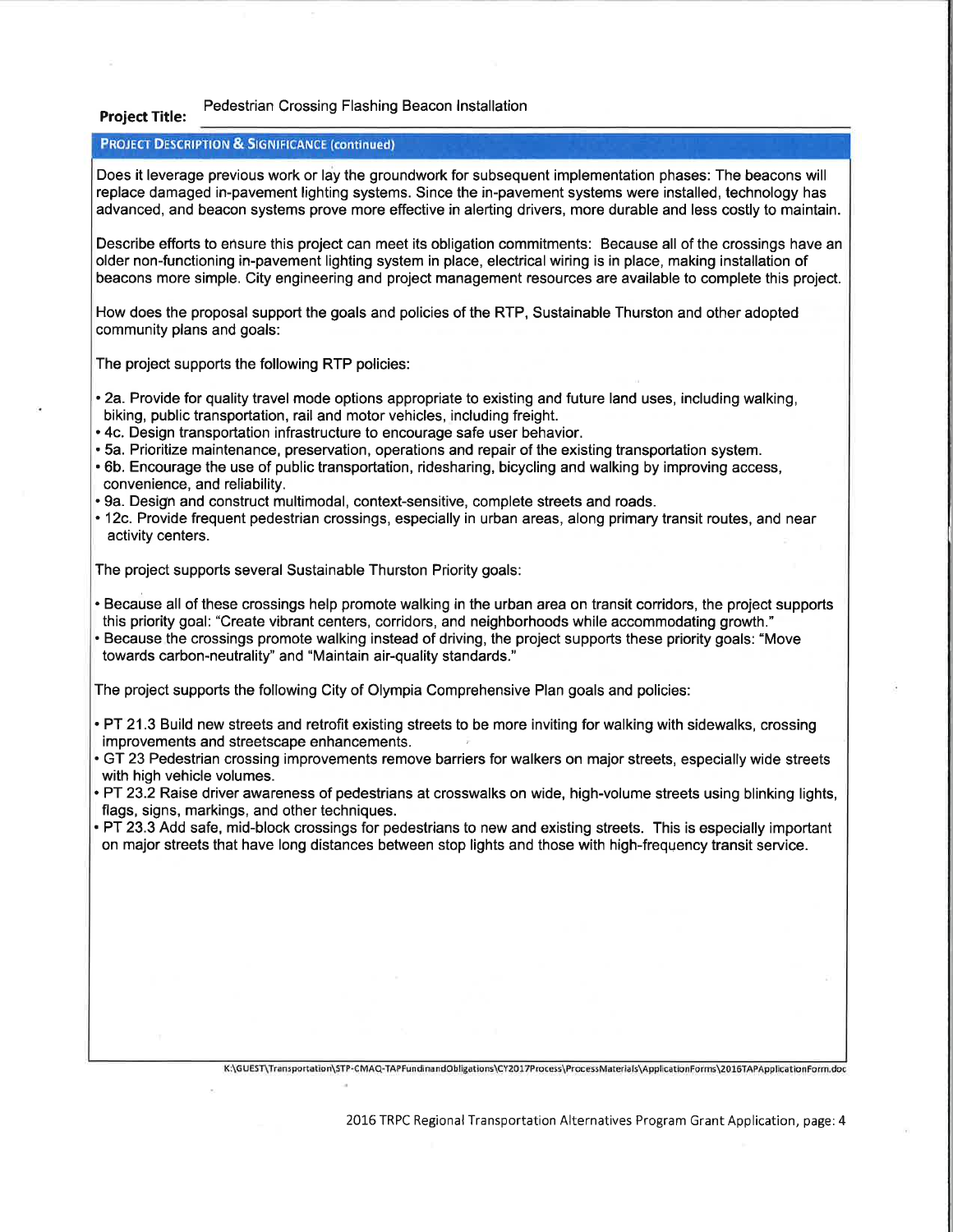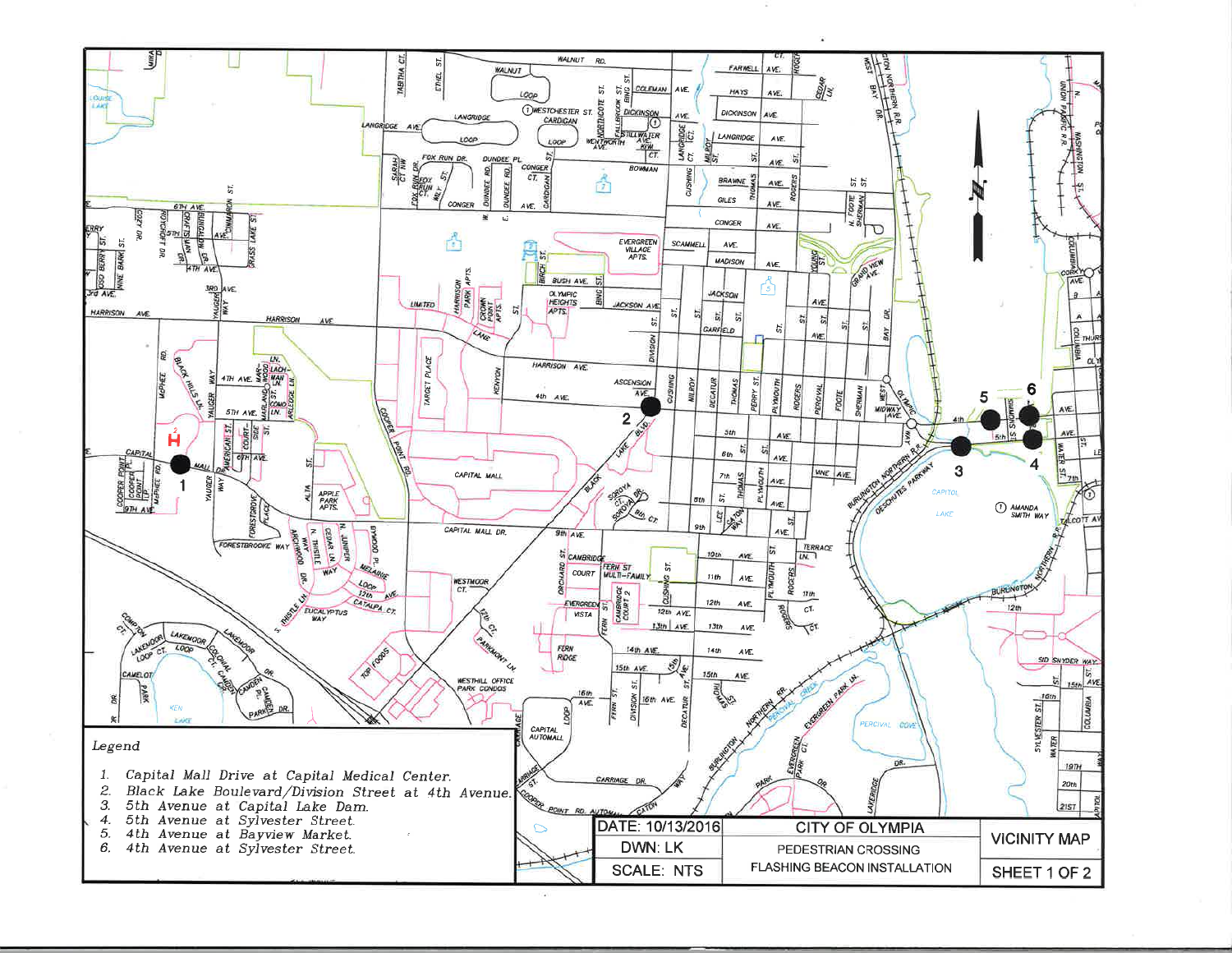